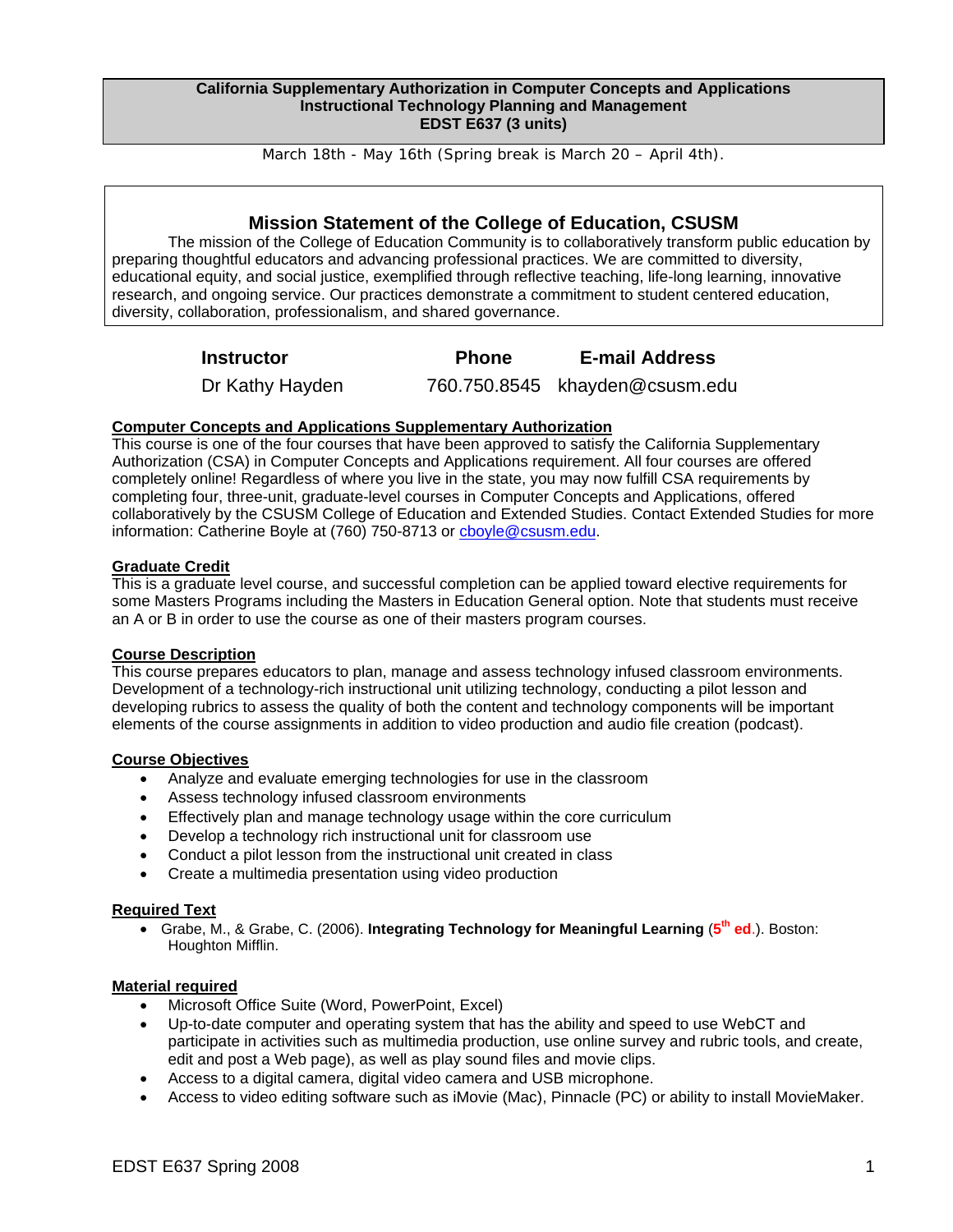## **Plagiarism and Cheating**

All work submitted for this course should reflect students' efforts. When relying on supporting documents authored by others, cite them clearly and completely using American Psychological Association (APA) manual, 5<sup>th</sup> edition. Failure to do so may result in failure of the course. Please be sure to read and understand the university policy on plagiarism and cheating, as it will be strictly enforced. Academic dishonestly will not be tolerated and will result in a failing grade for this course and will be reported to the University.

### **Attendance Policy**

In this online course, It is expected that all students will have an active presence in the online community, or you cannot receive a grade of A or A-; if you are inactive for one week or more, you cannot receive a grade of B+ or B. If you have extenuating circumstances, you should contact the instructor as soon as possible. Organize each week so that you **visit the WebCT shell every 2-3 days.** This will provide you the opportunity to stay in touch with the module assignments and discussions. You will need to use an up-to-date computer and operating system that has the ability and speed to use WebCT and participate in activities, as well as play sound files and movie clips. **It is your responsibility to check these capabilities out as soon as you begin the course** and have a plan for completing and accessing these resources regularly. Note that assignment documents must be completed in Microsoft Office (Word, PowerPoint and/or Excel). There is a Browser Check on WebCT to use to test your browser and access (see link in WebCT). *Modules begin on Tuesday each week and end on Monday the following week. Initial posts in each module are due on Friday after the module start date.* 

## **Grading Policy**

All required work is expected to be on time. It is expected that students will proofread and edit their assignments prior to submission. Students will ensure that all text is error-free (grammar, spelling), and ideas are logically and concisely presented. The assignment's grade will be negatively affected as a result of proof reading oversight. Each written assignment will be graded approximately 80% on content and context (detail, logic, synthesis of information, depth of analysis, etc.), and 20% on mechanics (grammar, syntax, spelling, format, uniformity of citation, etc.). All citations, where appropriate, will use American Psychological Association (APA) format. Consult American Psychological Association (APA) Manual, 5<sup>th</sup> edition for citation guidance.

### **Late Assignments:**

Assignments are due by midnight on the date specified. Late assignments will receive a penalty of 5% per day. Students must submit all assignments to pass the course.

### **Discussion Posting (Value Added Model)**

When replying to a posting in the discussion area (or through a Web Blog) by another student, instructor, or guest, you must **refer to the person by name and refer to their comments** within your posting. **To Add Value**, your response must do one of the following: **give an example** of what the prior post had described; **provide a different perspective** of the topic posted; OR **expand upon the idea** posted in the message by including more detail and depth. The instructor will provide feedback in the first few modules to support understanding of this concept. Peers will also be asked to review how others conform to this aspect of the course discussions.

**Assignment Questions:** There is a **Questions** topic section in the discussion area of WebCT. This section is included to allow everyone the benefit of having access to instructor responses to questions about the course, activities, and/or assignments. Please review the posted questions before posting your question(s). Instructor will respond to posts within 48 hours. If you do not have a response by 48 hours, please contact the instructor directly by email or phone. Students may also respond to questions when they have information that will help other students.

**WebCT Help:** Contact the CSUSM help desk. Their location and hours are listed on the web: http://www.csusm.edu/iits/sth/ Be sure to leave a phone number and/or email if you leave a message at the help desk regarding a problem you are having. They can help with all technical aspects of the WebCT environment including problems with accessing files, uploading assignments, and using WebCT tools. **If you write to the instructor about a problem with WebCT,** please confirm that you have communicated with the Help Desk first and refer to who replied to your question.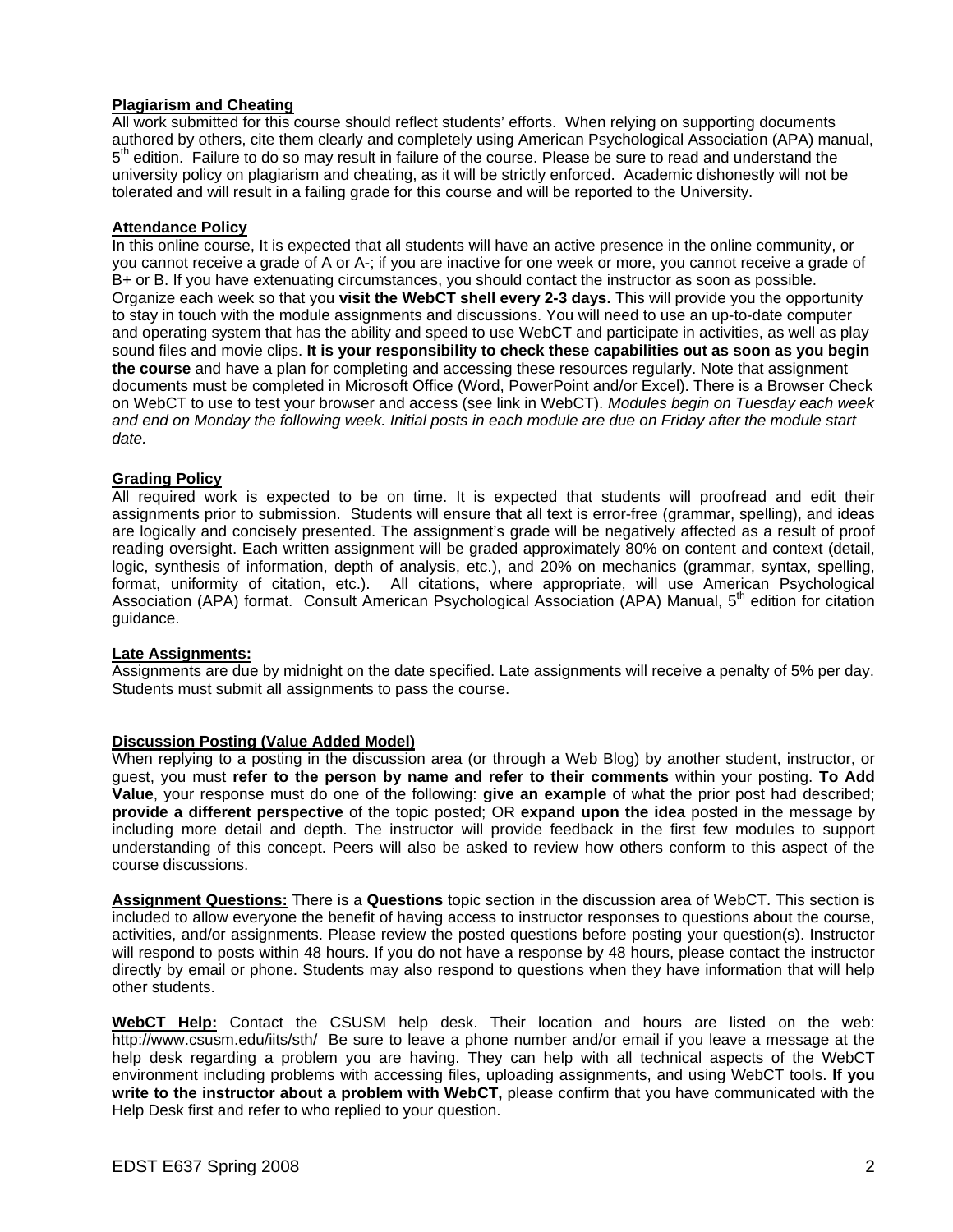### **Important Considerations:**

- Assignments are due when noted in the module and/or assignment link.
- **All assignments should be based on thoughtful reflection**, and submitted only after final edits, proof-read and word-processed. The university has a 2500-word writing requirement for each course that is met through the course reflections, assignments and discussions. Use Microsoft Word for any Word Processed documents, but post directly to discussion instead of posting a file.
- **Contact instructor in advance** of any extended absence to accessing and contributing to module activities. If you contact the instructor about an absence, suggest a timeline for how you will make up missed sessions, contribute to group work, and if there is a need for an alternative assignment.
- **Grading of coursework** will be based on adherence to the assignment guidelines, evidence of application of course readings and resources, and clear evidence of specified revisions, clarity, and coherence, in revised work. Points are deducted for spelling and/or grammar errors.
- **Remember to cite** all information obtained from others completely in APA 5<sup>th</sup> Edition format. References are required.

| <b>Course Assignments</b>         |            |
|-----------------------------------|------------|
| Web Lesson                        | 20 points  |
| Video production Project          | 25 points  |
| <b>Cyberhunt Activity</b>         | 5 points   |
| Discussion Boards (Participation) | 25 points  |
| Podcast                           | 5 points   |
| Management Plan                   | 10 points  |
| Technology - Self Assessment      | 10 points  |
| <b>Readings and Quizzes</b>       | 20 points  |
| <b>Pilot Lesson Reflection</b>    | 10 points  |
| <b>Total</b>                      | 130 points |

## **Grading Scale**

| $A = 93-100$  | $A = 90-92$       | $B+ = 86-89$ | $B = 83 - 86$ |
|---------------|-------------------|--------------|---------------|
| $B = 80-82$   | $C_{+}$ = 77-79   | $C = 73-76$  | $C - 70-72$   |
| $D = 60 - 69$ | $F = 59$ or lower |              |               |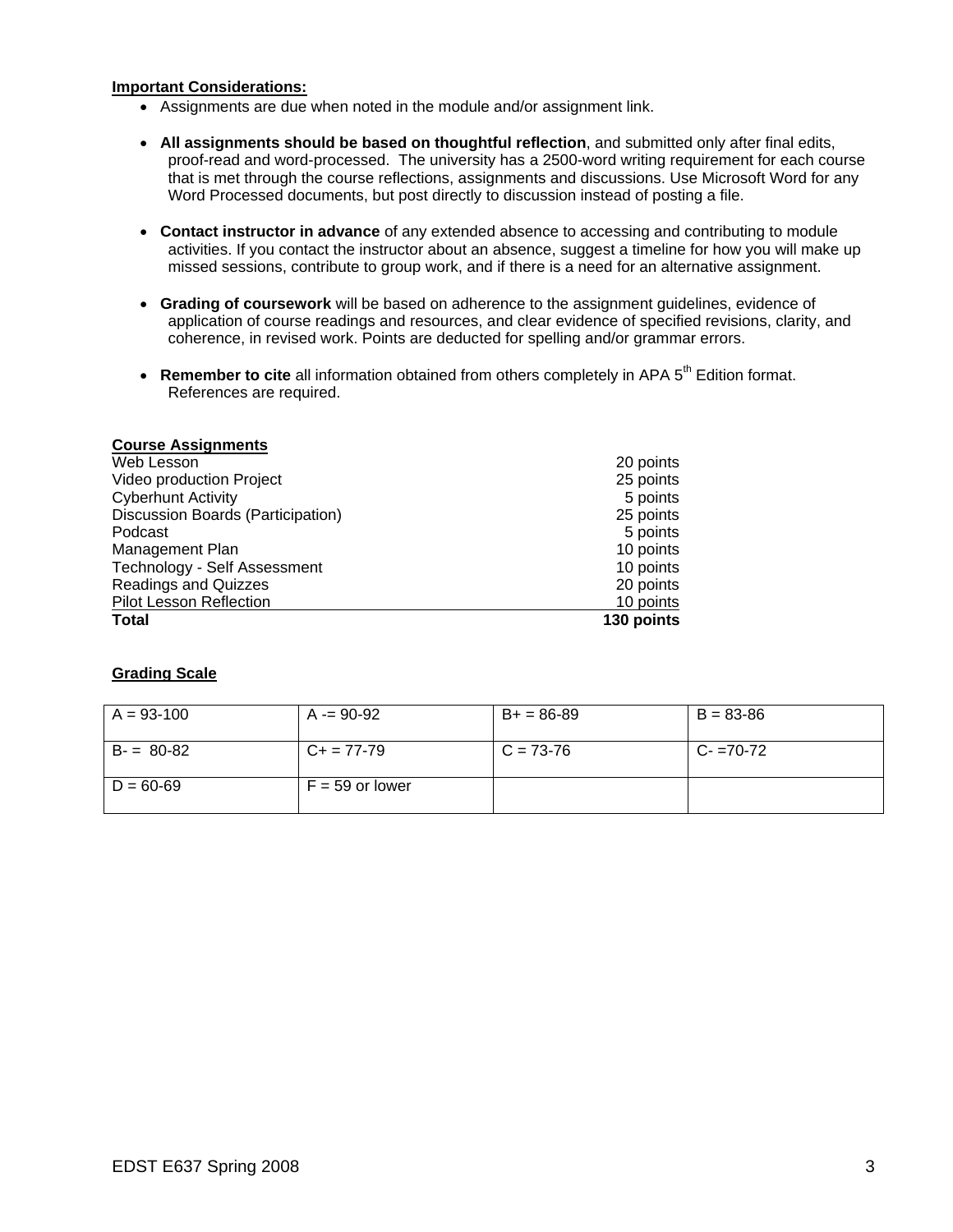# **Course Outline**

| Date               | Topic                                                                                                          | Assignment                                                                                                                                          |
|--------------------|----------------------------------------------------------------------------------------------------------------|-----------------------------------------------------------------------------------------------------------------------------------------------------|
| Week 1<br>Module 0 | Welcome<br><b>Course Overview</b><br>WebCT tools                                                               | Post photo<br>Discussion Board - Community Building<br><b>Order Book and materials</b>                                                              |
| Week 2<br>Module 1 | Assessing Educational Technology<br><b>ISTE-NETS</b>                                                           | Cyberhunt<br><b>Discussion Board</b>                                                                                                                |
| Week 3<br>Module 2 | Integrating Multimedia into the<br>Classroom<br>Using Tools to Enhance Your<br>Project Based Learning Activity | Multimedia Video production: I Movie/Movie Maker<br><b>Discussion Board</b><br>Spreadsheets<br>PowerPoint<br><b>Rubrics</b><br>Readings Journal DUE |
| Week 4<br>Module 3 | Planning A Project Based Learning<br>Activity<br><b>Components of Your Project Based</b><br>Learning Activity  | <b>Web Quest Development</b><br><b>Discussion Board</b><br><b>Rubrics</b><br>Technology - Self Assessment<br>Quiz                                   |
| Week 5<br>Module 4 | Assessing Your Classroom<br>Managing Your Project Based<br>Learning Activity                                   | Management Plan (Interview)<br><b>Discussion Board</b>                                                                                              |
| Week 6<br>Module 5 | Implementing Your Project Based<br>Learning Activity                                                           | <b>Pilot Lesson Reflection</b><br><b>Discussion Board</b><br>Podcast                                                                                |
| Week 7<br>Module 6 | Managing Technology in the<br>Classroom                                                                        | Management Plan (Classroom)<br>Quiz 2                                                                                                               |
| Week 8<br>Module 7 | What the future holds                                                                                          | Readings Journal DUE<br>Video production in your Classroom<br>Discussion Board - Reflection                                                         |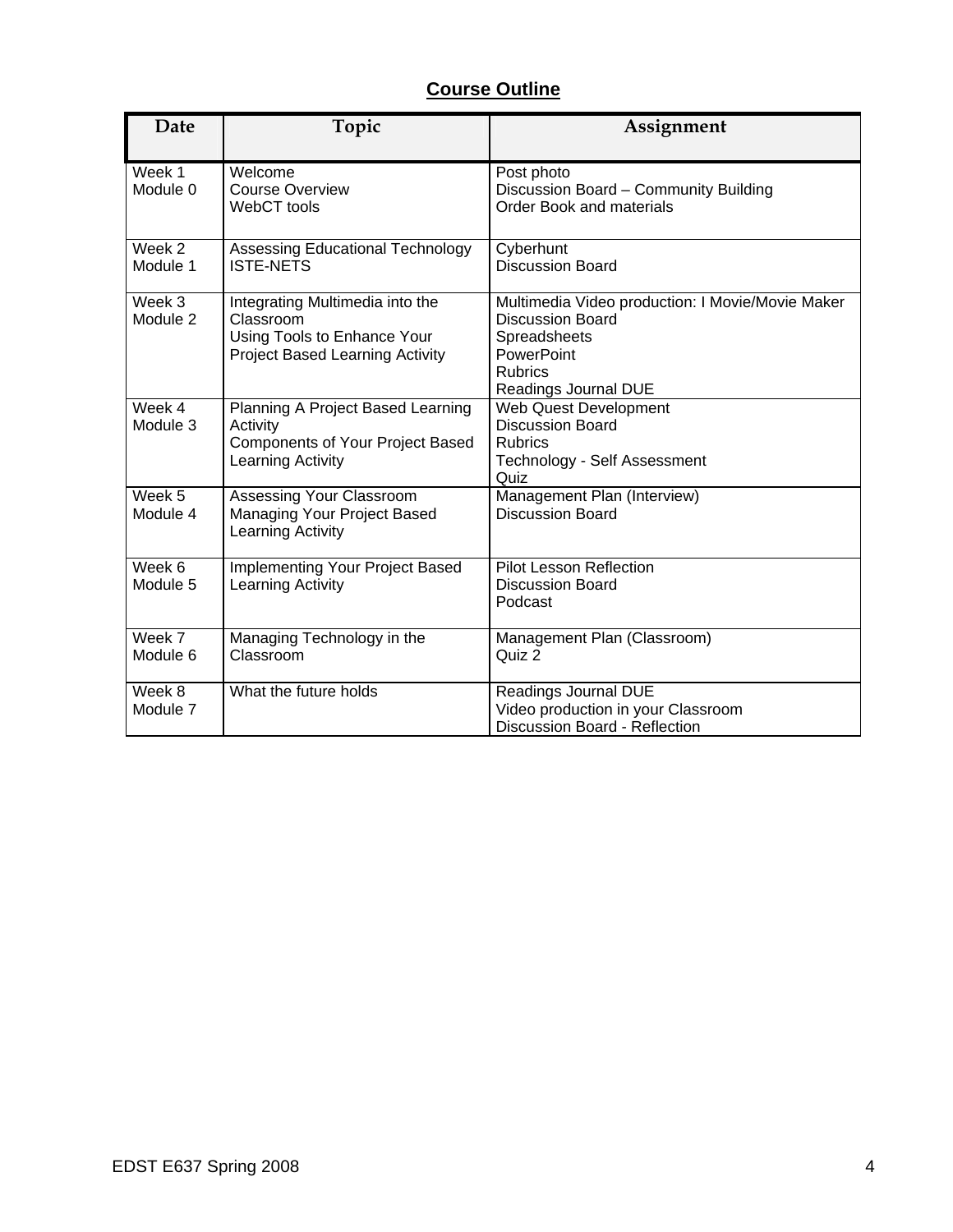## **Assignments Details**

# **WebQuest 20 Points**

**Learner Objectives:** Develop a WebQuest for classroom use.

**Assessment:** WebQuest will have all components required and will be posted on the internet.

| Resource(s):     | Title and necessary information:                                        |
|------------------|-------------------------------------------------------------------------|
| Textbook/pages   | Integrating Technology for Meaningful Learning - Chapter 6              |
|                  |                                                                         |
| Internet Site(s) | http://webquest.sdsu.edu/: Bernie Dodge's WebQuest website              |
|                  | http://teacherweb.com/WQIndexSrch2.htm : Sample WebQuest on Teacher Web |
|                  | www.teacherweb.com: Free month web posting                              |
|                  | http://www.webtechu.com/tutorial/geojoin1.php : Geocities tutorial      |
|                  | http://teacherweb.com/TWQuest.htm : WebQuest - Get Started              |

## **Task Guidelines**

Welcome to the world of WebQuest! A WebQuest is a web based inquiry-oriented activity in which most or all of the information used by learners is drawn from the Web. WebQuests are designed to maximize the time on task by focusing on using information rather than looking for it, and to support learners' thinking at the levels of analysis, synthesis and evaluation. WebQuest was developed in early 1995 at San Diego State University by Bernie Dodge and Tom March. It has since become a model for project based instruction with many variations and examples available.

WebQuests consist of specific components which help ensure a complete interactive activity if designed properly. These components MUST be present in your WebQuest in order to receive full credit for the assignment. You will be able to see examples and get all the information you need at: http://webquest.sdsu.edu/.

For this assignment, you can work individually or in pairs. The assignment consists of developing an interactive learning WebQuest. You will need to design an activity that you can use in your classroom immediately as the second part of this assignment is to pilot your creation with students. The WebQuest is worth 20 points.

Required components outside of WebQuest requirements which must be embedded:

- PowerPoint
- **Spreadsheet**
- Rubric

There are several options when it comes to publishing your WebQuest. If you or your district/school has a web site, that would be the best option. Another option is to use the free one-month trial of www.teacherweb.com, which allows you to publish your WebQuest for free for a month. After that, you have to pay \$2.50/month if you would like to keep it live. If you would like to see the capabilities of Teacher Web, visit: http://teacherweb.com/WQIndexSrch2.htm and see some examples. Finally, Geocities offers free web hosting. To get started go to: http://www.webtechu.com/tutorial/geojoin1.php for a tutorial on how to access a free Geocities account.

Are you ready to begin? http://teacherweb.com/TWQuest.htm

Note: In order to receive full credit, you MUST publish your WebQuest. When you are ready to submit, just copy and paste the url where you upload your assignments.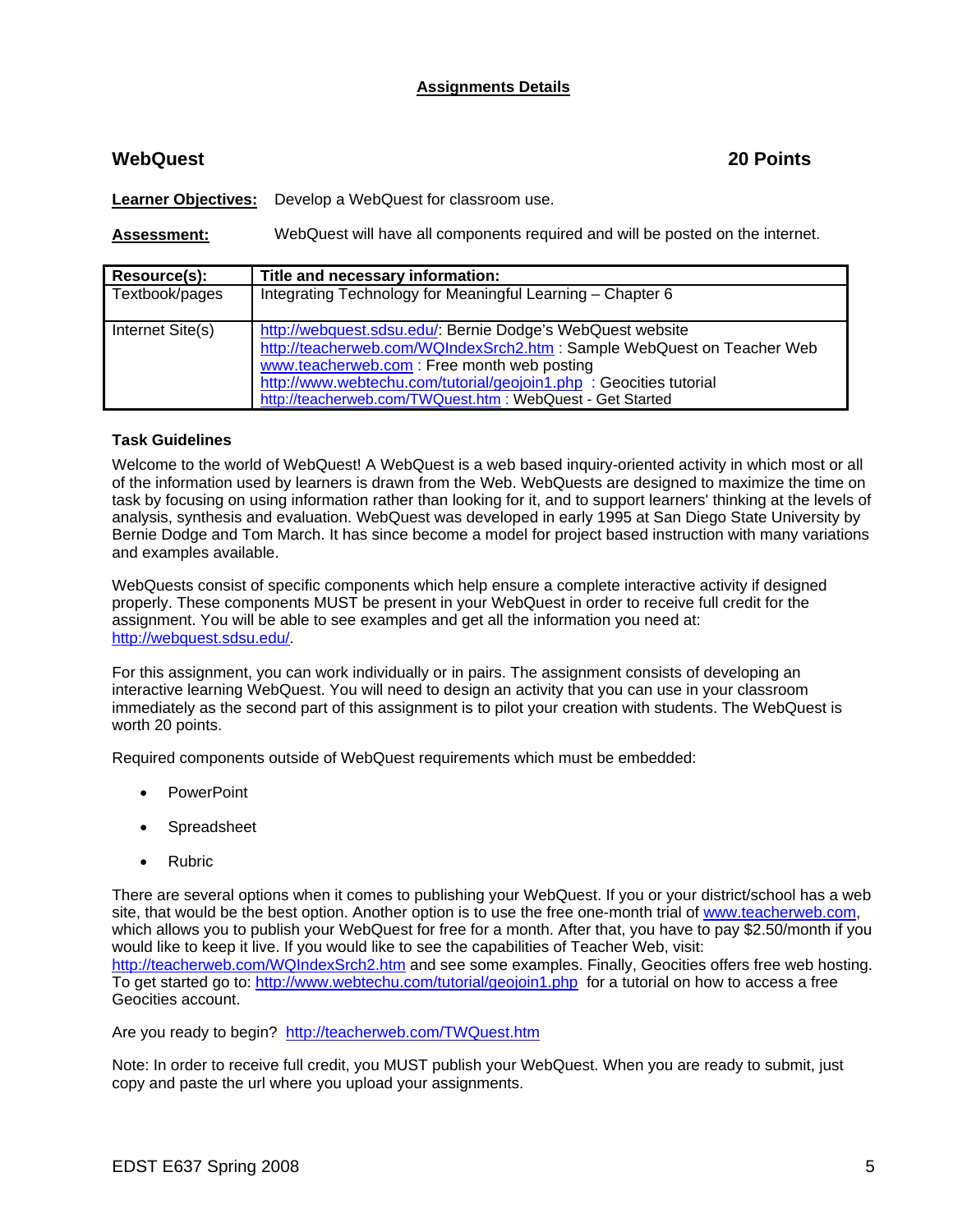# **Discussion Boards 25 Points**

**Learner Objectives:** To gain a broader perspective on discussion topics from peers. Help students better contemplate, organize, and understand readings and to be better prepared for thoughtful discussion

**Assessment** Participation in the discussion board forums

**:**

| Resource(s):     | Title and necessary information:         |
|------------------|------------------------------------------|
| Internet Site(s) | Course Website: http://courses.csusm.edu |

## Task Guidelines

Critical, engaged discussion will make this a richer class for all of us. In preparation for this kind of thoughtful discourse, you will be responsible for reading and responding to a variety of prompts in a variety of ways. If your responses cease to function in these ways and seem to be "busy work" then you need to adjust what you're doing. Seek alternative ways of responding in order to meet the goal—it is your responsibility to make the work worthwhile. Each student is responsible for **one** main post and **two** sub-posts each week at a minimum. Students should try to post early in the week to give peers an opportunity to respond. **Discussions must do one of three things to "Add Value":** 1). give an example of something that was presented, 2). expand on the idea that was presented, or 3). take a new position or perspective from what was presented.

# **Pilot Lesson Reflection 10 Points**

**Learner Outcomes:** Use reflective practices to improve instruction

**Assessment:** Written reflection on the experience of piloting the WebQuest

| Resource(s):   | Title and necessary information:                                                      |
|----------------|---------------------------------------------------------------------------------------|
| Textbook/pages | <sup>1</sup> Integrating Technology for Meaningful Learning - Chapter 9 pages 358-368 |

### **Task Guidelines**

The WebQuest created in the class is to be piloted in your classroom. Whether it is a full scale implementation or a selected few, you will be expected to evaluate your work and it's effectiveness with students. You may find it helpful to solicit feedback from your students and embed the feedback into your reflection.

#### Requirements:

1-2 page written reflection responding to, but not limited to the following:

- 1. What worked?
- 2. How did the students respond?
- 3. What did you learn?
- 4. What would you change?

## **Management Plan/Interview 10 points in the set of the set of the set of the set of the set of the set of the set of the set of the set of the set of the set of the set of the set of the set of the set of the set of the se**

**Learner Objectives:** Create a plan to utilize your WebQuest on the class level

**Assessment:** Written plan completed based on information received from interview

EDST E637 Spring 2008 6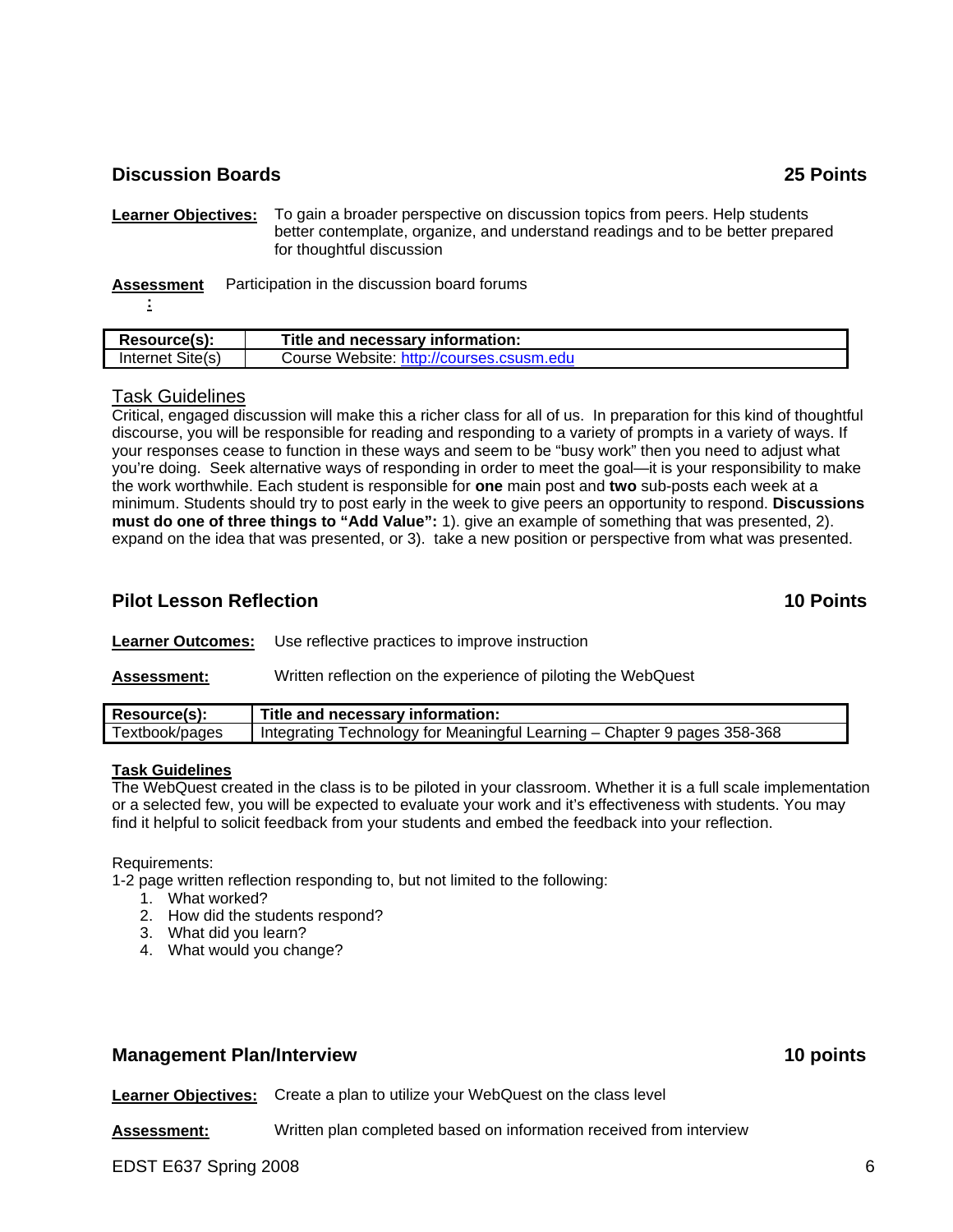| Resource(s):   | Title and necessary information:                         |
|----------------|----------------------------------------------------------|
| Textbook/pages | lntegrating Technology for Meaningful Learning – Chapter |

### **Task Guidelines**

The Interview (5 points):

As you can imagine, there are many ways to handle web based projects in a classroom. Your job for this assignment is to contact someone at an educational institution and interview them. Your goal is to find out how they manage their web based activities. Some questions you could ask:

What are the first things you consider when planning to use technology with students? How do students know what is expected? What type of preparation takes place prior to implementation? How are students trained or prepared to use technology? What are the challenges to using technology with students? What works well? How do the students like the experience?

After your interview, write up a summary (1-2 paragraphs) about the way they manage technology with their students.

Possible interviewees:

- Email or call an instructor at a local college who is listed in a course schedule as teaching an online course.
- Contact a K-12 school district office and ask to speak to the online learning coordinator.

## The Management Plan (5 points):

Now that you have interviewed someone who uses technology with their students and have some ideas of how you might manage your own classroom, you are ready to create your own plan. You have created your WebQuest and piloted it with some students…you have learned a lot. Now it is time to figure out how to implement the WebQuest on a large scale. Your task is to create a management plan for your class specifically related to teaching your WebQuest. There are many things to consider to ensure that it will run smoothly and to guarantee that all students are engaged and on task. What steps do you need to take?

Plan should consist of but not limited to:

- Instructions for students
- Computer usage rules
- Daily plan
- Timeline/rotation schedule
- Deadlines/checklist

# **Cyberhunt 5 points**

**Learner Objectives:** To familiarize yourself with the variety of technology available for classroom use

**Assessment:** Completed evaluation forms

| <b>Resources</b>  | Title and necessary information:                                  |
|-------------------|-------------------------------------------------------------------|
| Textbook/chapters | Integrating Technology for Meaningful Learning – Chapters 8 and 9 |
| Internet Site(s)  | www.google.com: Search engine                                     |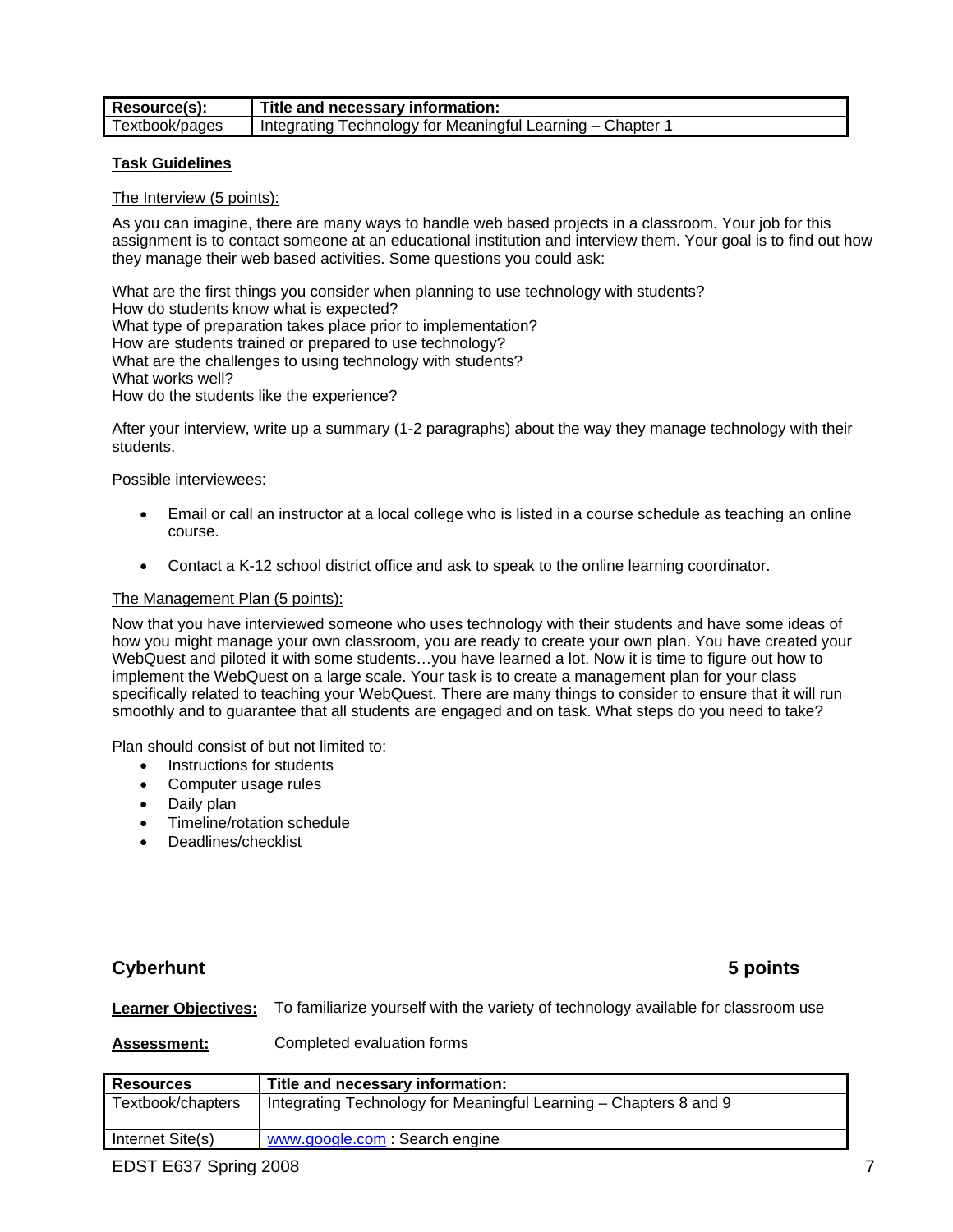| http://www.altavista.com/: Search engine          |
|---------------------------------------------------|
| http://www.mamma.com/: Search engine              |
| http://www.dogpile.com/info.dogpl/: Search engine |

## **Task Guidelines**

Technology is constantly changing. Some innovations are around for a long time while others come and go almost instantly. This is your opportunity to discover what is out there and how, if the world was perfect and you had an infinite budget, you could use it to enhance learning in your classroom. Get ready for your Cyberhunt.

**First:** Search on the Internet, using any search engine you choose, to find two technological innovations that you would like to have in your classroom. Remember the sky is the limit and your students are worth the effort.

## **Possible Innovations:**

- AlphaSmarts
- Ebooks (electronic books)
- Interactive WhiteBoard and Tablet PC
- GPS /RFID tracking devices
- Wearable computers
- Videoconferencing
- IPODS or MP3 Players
- PDA's (Handhelds)
- Digital Video (Podcasts)
- Eee PC

**Second:** Answer the four questions below for each innovation chosen

- 1. Name of Item:
- 2. URL where information was located:<br>3. Description of item and how it works:
- Description of item and how it works:
- 4. Explanation of how it could be used in your classroom: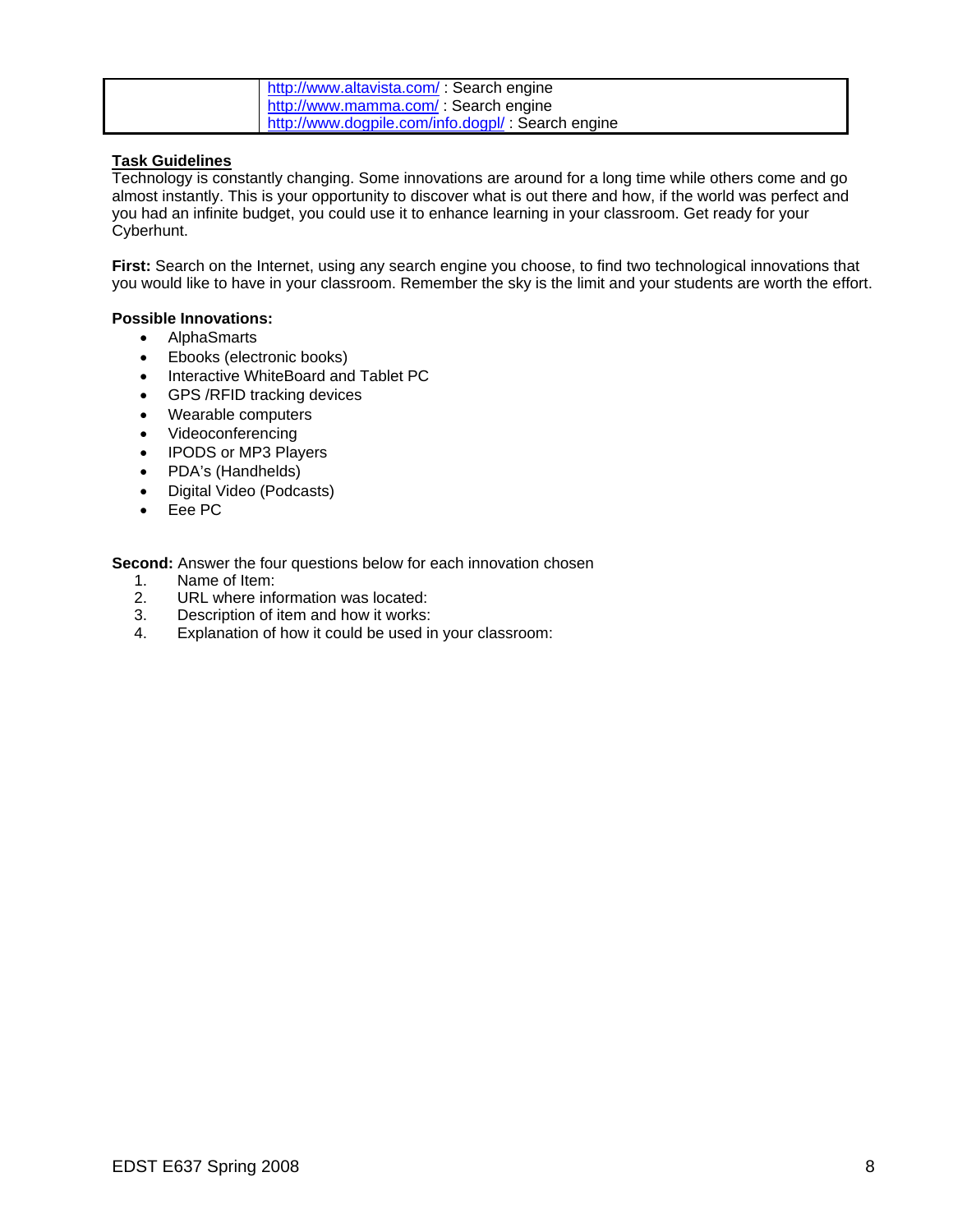# **Video Production Project 25 points**

**Learner Objectives:** Create a multimedia presentation using video production

**Assessment:** Completed project and reflection

| <b>Resources</b>  | Title and necessary information:                           |
|-------------------|------------------------------------------------------------|
| Textbook/chapters | Integrating Technology for Meaningful Learning - Chapter 7 |
| Internet Site(s)  | <b>WebCT Tutorial</b>                                      |

### **Task Guidelines**

Here is you chance to be a star...or a director...or just a really "cool," effective and engaging teacher. Whichever the motivation, this is the opportunity. For this assignment, you will create a multimedia video project. Its components will consist of:

Digital video Still photographs Audio **Transitions Titles** 

## **Technology - Self Assessment 10 points 10 points**

**Learner Objectives:** To establish minimal standards for technology in the classroom and to evaluate own space.

**Assessment:** Completed rubric and narrative.

| <b>Resources</b>  | Title and necessary information:                                                                                                                                                                                                                                                                                                                    |
|-------------------|-----------------------------------------------------------------------------------------------------------------------------------------------------------------------------------------------------------------------------------------------------------------------------------------------------------------------------------------------------|
| Textbook/chapters |                                                                                                                                                                                                                                                                                                                                                     |
| Internet Site(s)  | Education World (Article) - http://www.educationworld.com/a_curr/curr248.shtml<br>Landmark Project - http://landmark-project.com/classweb/tools/rubric_builder.php<br>Rubistar - http://rubistar.4teachers.org/index.php<br>TeAchnology - http://www.teach-nology.com/web_tools/rubrics/<br>Rubrics for Teachers - http://www.rubrics4teachers.com/ |

### **Task Guidelines**

Read article on Education World website on rubrics, then check out some of the other sites and find one that will work for you for this assignment. Keep it in mind as you follow the steps below. **First:** Create a rubric for what an "ideal" classroom would look like in regards to educational technology – software and hardware.

**Second:** Once the rubric is completed, evaluate your classroom using the rubric. Where is your class based on the standards you created? What steps can you take to improve it?

**Third:** Write a brief narrative describing your classroom with it's' pros and cons. Attach to completed rubric.

## **Podcast 5 points**

**Learner Objectives:** To communicate through a new technology